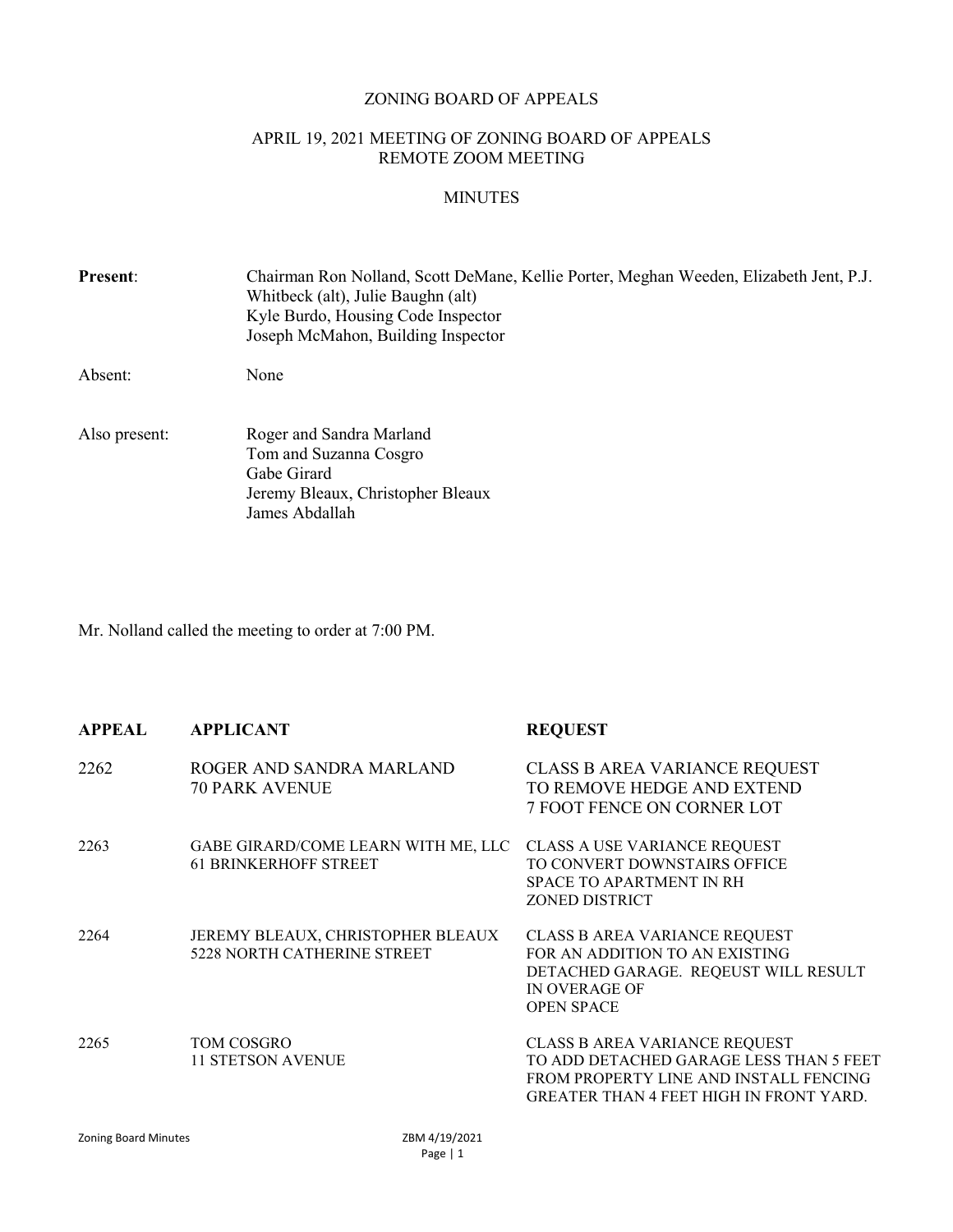2266 JAMES ABDALLAH CLASS B AREA VARIANCE REQUEST 55 PROSPECT AVENUE TO CONSTRUCT COVERED PORCH/PATIO ON BACK OF HOME AND A POOL HOUSE/OUT BUILDING IN THE REAR YARD. REQUEST WILL EXCEED ALLOWABLE BUILDING COVERAGE.

The agenda will be heard in the following order:

Appeal 2262 Appeal 2263 Appeal 2265 Appeal 2264 Appeal 2266

The first item heard is Appeal #2262, Class B area variance request to remove hedge and extend 7 foot fence on corner lot.

Discussion:

● Board and Applicant discussion of proposed removal of hedge and placement of 7 foot fence to corner of house.

Public comment: None.

MOTION:

#### By: K. Porter, seconded by E. Jent

# IN REGARD TO APPEAL #2262, AFTER REVIEW OF THE SHORT ENVIRONMENTAL ASSESSMENT FORM AND AFTER REVIEWING PARTS 1 AND 2, THE CHAIR MAY CHECK THE BOXES IN PART 3, THE DETERMINATION OF SIGNIFICANCE, THAT THERE WILL NOT BE ANY SIGNIFICANT ADVERSE ENVIRONMENTAL IMPACT FROM THIS PROJECT.

### ALL IN FAVOR: 5

#### OPPOSED: 0

#### MOTION PASSED

(P.J Whitbeck (alt) abstained (J. Baughn (alt) abstained)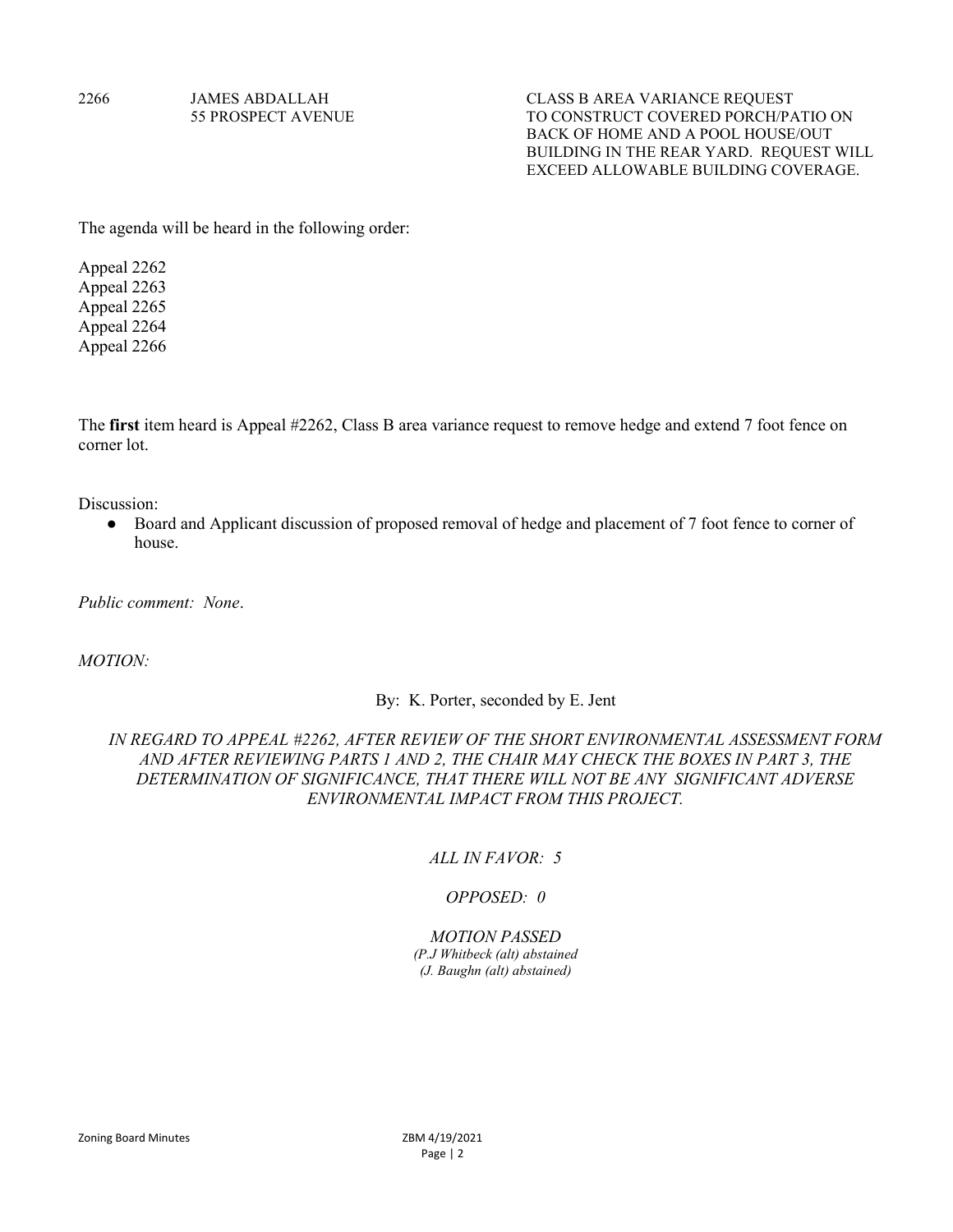## By: S. DeMane, seconded by K. Porter

# IN REGARD TO APPEAL 2262 FOR ROGER AND SANDRA MARLAND AT 70 PARK AVENUE, TO REMOVE A HEDGE AND EXTEND THEIR FENCE ON THE SIDE OF THEIR HOUSE, WHICH IS WITHIN THE FRONT YARD SETBACK, AS THEIR LOT IS A CORNER LOT. THE FENCE WILL GO NO CLOSER TO PROSPECT AVENUE THAN THE EXISTING FENCE IS NOW. IT WILL TERMINATE NO MORE THAN 1 FOOT TO THE SOUTH OF THE NORTHWEST CORNER OF THE HOUSE.

# ALL IN FAVOR: 5

# OPPOSED: 0

MOTION PASSED (PJ Whitbeck (alt), abstained) (J. Baughn (alt), abstained)

The second item heard was appeal 2263, Class A use variance request to convert downstairs office space to an apartment in RH zoned district.

Discussion:

- Board and applicant review of application.
- Board discussion regarding requirements for a class A use variance/self-created hardship.
- Zoning would need to be changed before this variance could feasibly be approved.
- Options presented to applicant regarding going forward or postponing this variance request until a later date.

## In light of the information discussed, the applicant decided to withdraw his application for this appeal.

The third item heard was appeal 2265, Tom Cosgro, Class B area variance request to add a detached garage less than 5 feet from the property line and install fencing greater than 4 feet high in front yard.

Discussion:

- Board and applicant review of the proposed shed and fence.
- Existing driveway is 2 feet from the property line, a pre-existing, nonconforming condition. Proposed garage would be in line with the current driveway.
- Applicant presents that proposed 5 foot fence within the front yard setback requested is for privacy, and in keeping with other neighboring fences.

Public Comment: None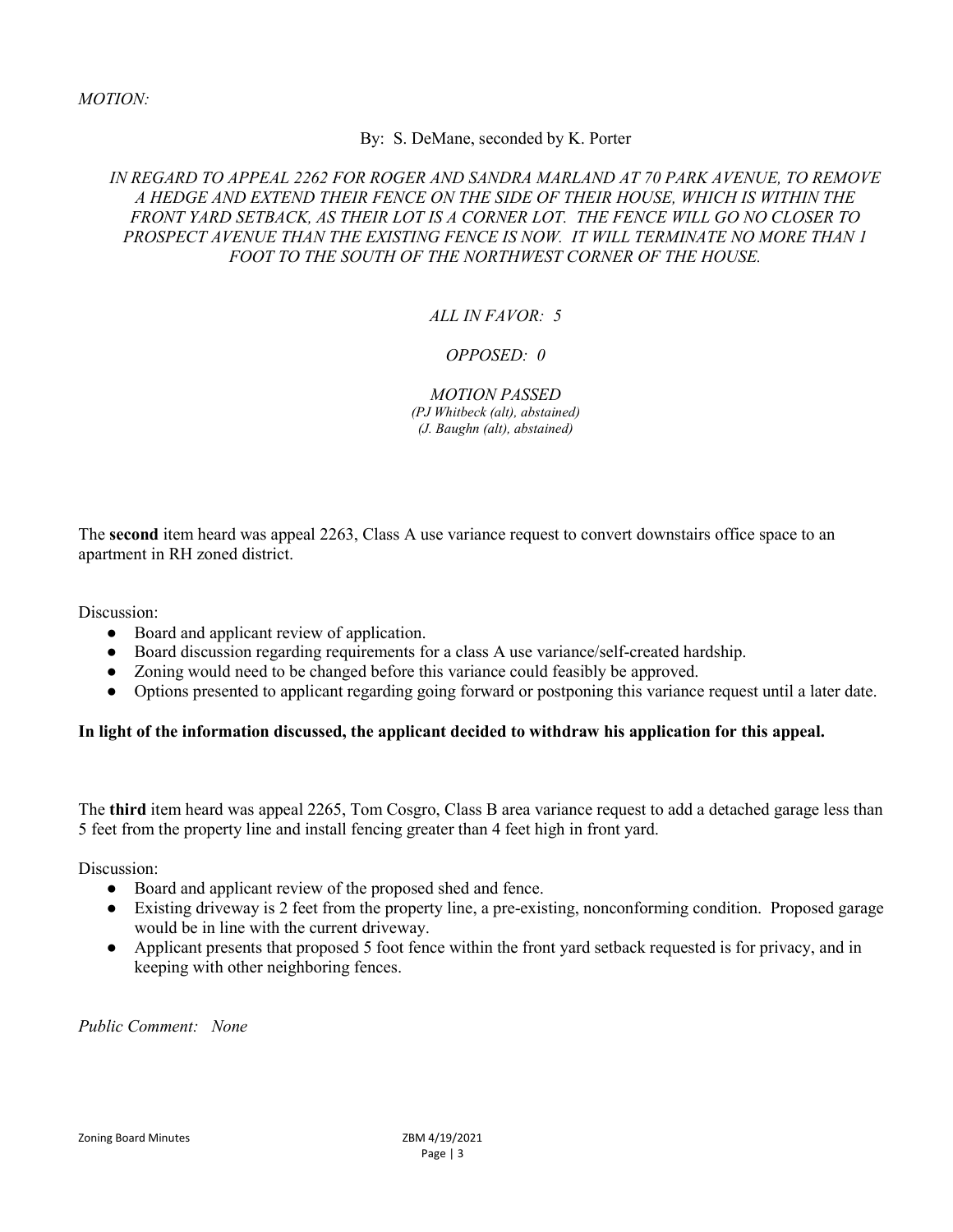MOTION:

By: S. DeMane, seconded by: M. Weeden

# IN REGARD TO THE SHORT ENVIRONMENTAL ASSESSMENT FORM FOR APPEAL NUMBER 2265, AFTER REVIEW OF PART 1, QUESTIONS 1-11 IN PART 2 MAY BE CHECKED NO OR SMALL IMPACT MAY OCCUR, AND AS A RESULT, THE CHAIR MAY CHECK IN PART 3 THE QUESTION THAT SAYS WE FIND THERE MAY BE NO OR SMALL IMPACT THAT MAY OCCUR AS A RESULT OF THIS ACTION

# ALL IN FAVOR: 5

## OPPOSED: 0

MOTION PASSED (P.J. Whitbeck (alt) abstained) (J. Baughn (alt) abstained)

MOTION:

By: S. DeMane, seconded by: K. Porter

IN REGARD TO APPEAL 2265A, TO APPROVE CONSTRUCTION OF A DETACHED GARAGE, VIOLATING THE SETBACK TO THE YARD AS SHOWN ON THE PLAN.

ALL IN FAVOR: 5

## OPPOSED: 0

#### MOTION PASSED

P.J. Whitbeck (alt) abstained) (J. Baughn (alt) abstained)

MOTION:

By: E. Jent, Seconded by: M. Weeden

IN REGARD TO APPEAL 2265B, TO APPROVE THE INSTALLATION OF A 5 FOOT FENCE WITH 12 INCH LATTICE AT THE TOP 2 FEET FROM THE SIDEWALK, RUNNING DIAGONALLY TO THE HOUSE

ALL IN FAVOR: 3

OPPOSED: 2 (K. Porter voted in the negative) S. DeMane voted in the negative)

## MOTION PASSED

(P.J. Whitbeck alt) abstained) (J. Baughn (alt) abstained)

Zoning Board Minutes **ZBM 4/19/2021** 

Page | 4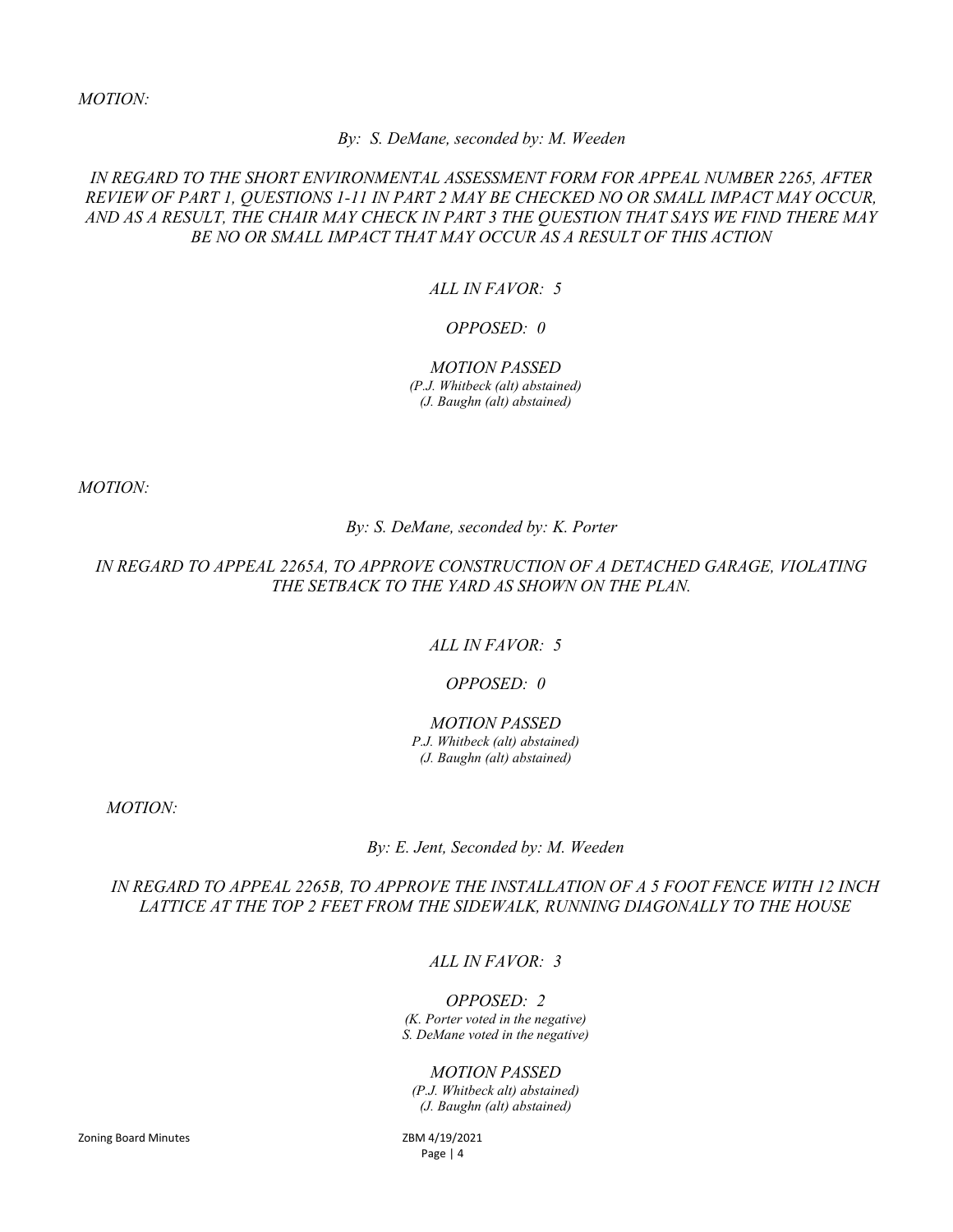The fourth item heard was appeal 2264, Jeremy Bleaux and Christopher Bleaux, 5228 North Catherine Street, Class B area variance request for an addition to an existing detached garage. Request will result in overage of open space.

Discussion:

- Board and applicant discussion of proposed detached garage addition.
- Board and applicant discussion regarding size of proposed garage addition and building lot coverage.
- Discussion of compromise to size of garage addition dimensions.

Public Comment: None.

MOTION:

### By: M. Weeden, seconded by: E. Jent

# AFTER REVIEW OF PART 1 SHORT ENVIRONMENTAL ASSESSMENT FORM THAT THE CHAIR CHECK NO OR SMALL ENVIRONMENTAL IMPACT MAY OCCUR FOR ITEMS 1-11 ON PART 2 OF THE FORM AND CHECK THE BOX IN PART 3 INDICATING THAT THE PROPOSED ACTION WILL NOT RESULT IN ANY SIGNIFICANT ADVERSE ENVIRONMENTAL IMPACT AND SIGN

## ALL IN FAVOR: 5

# OPPOSED: 0

#### MOTION PASSED (P.J. Whitbeck (alt) abstained) (J. Baughn (alt) abstained)

MOTION:

By: S. DeMane, seconded by: K. Porter

IN REGARD TO APPEAL 2264 FOR JEREMY BLEAUX AND CHRISTOPHER BLEAUX AT 5228 NORTH CATHERINE STREET, TO DO AN ADDITION OF 16 FT X 24 FT ON THE SIDE OF AN EXISTING GARAGE THAT WILL NOT EXEED 32% TOTAL COVERAGE OF THE LOT; ADDITION SIZE WILL BE THE SMALLER OF THE TWO, BE IT 16 X 24 OR 2% OVER THE 30% ALLOWED.

# ALL IN FAVOR: 5

## OPPOSED: 0

## MOTION PASSED (P.J. Whitbeck (alt) abstained)

(J. Baughn (alt) abstained)

Page | 5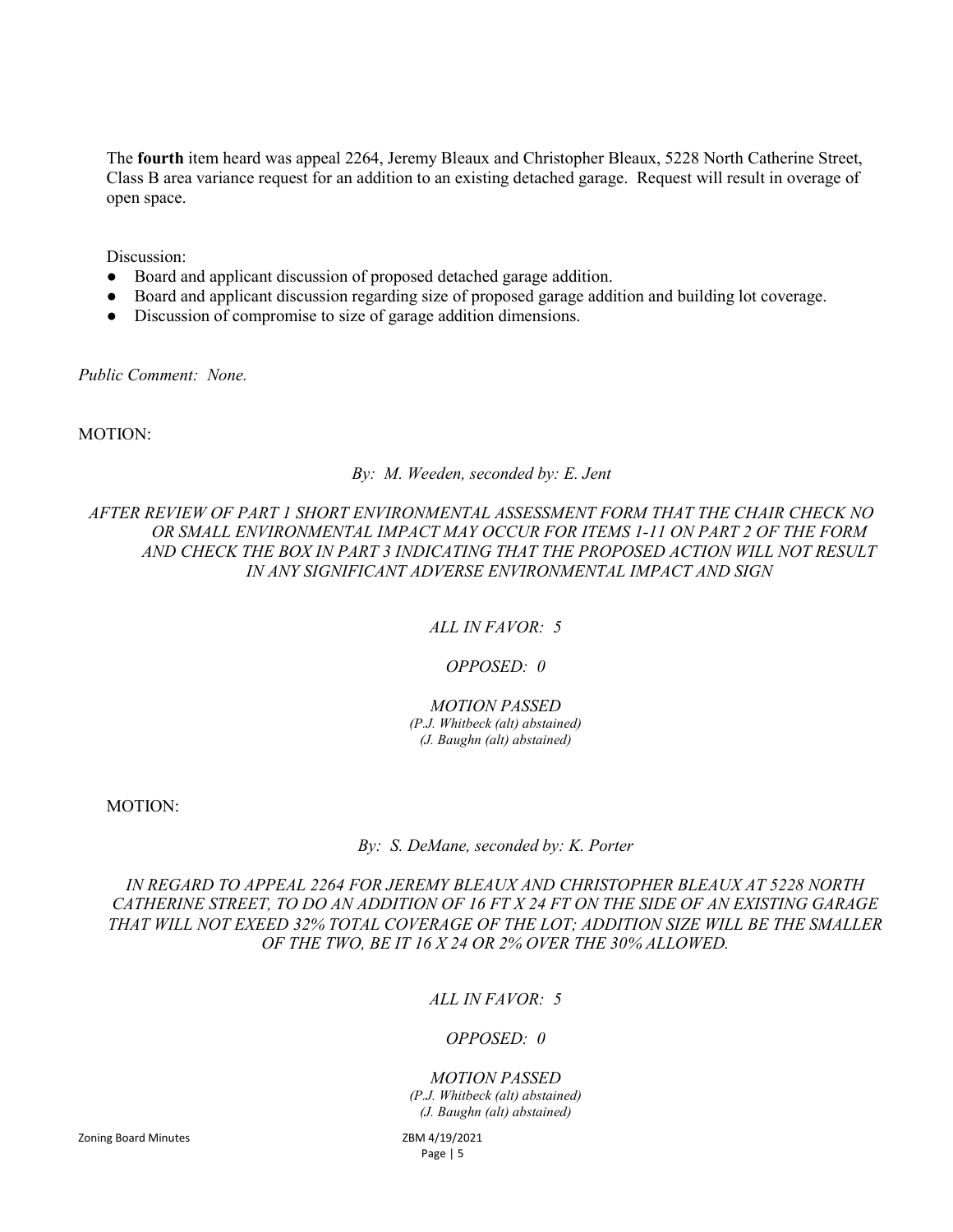The fifth item heard was appeal 2266, James Abdallah, 55 Prospect Avenue, Class B area variance request to construct a covered porch/patio on back of home and a pool house/out building in the rear yard. Request will exceed allowable building coverage.

Discussion:

- Board and applicant discussion of proposed covered porch and pool house.
- Board and applicant discussion regarding need for proposed covered porch and size of pool house.
- Discussion regarding compromise possibility of creating a smaller pool house.

Public Comment: None.

MOTION:

By: M. Weeden, seconded by: E. Jent

AFTER REVIEW OF PART 1 OF THE SHORT ENVIRONMENTAL ASSESSMENT FORM THAT THE CHAIR CHECK NO OR SMALL ENVIRONMENTAL IMPACT MAY OCCUR FOR ITEMS 1-11 ON PART 2 OF THE FORM AND CHECK THE BOX IN PART 3 INDICATING THAT THE PROPOSED ACTION WILL NOT RESULT IN ANY SIGNIFICANT ADVERSE ENVIRONMENTAL IMPACT AND SIGN

# ALL IN FAVOR: 5

## OPPOSED: 0

MOTION PASSED

(P.J. Whitbeck (alt) abstained) (J. Baughn (alt) abstained)

MOTION:

By: K. Porter, seconded by: E. Jent

IN REGARD TO APPEAL 2266 FOR A CLASS B AREA VARIANCE FOR REQUEST TO CONSTRUCT A COVERED PORCH ON THE BACK OF THE HOME AND THE POOL HOUSE/OUT BUILDING IN THE REAR YARD FOR APPROVAL OF THE COVERAGE OF THE PATIO AND ALSO APPROVAL OF AN AGREED-UPON MODIFICATION TO THE BUILDING TO BE 16 FT X 30 FT, REDUCING THE DEFICIENCY TO APPROXIMATELY 3%.

# ALL IN FAVOR: 4

OPPOSED: 1 (S. DeMane voted in negative)

MOTION PASSED

(P.J. Whitbeck (alt) abstained) (J. Baughn (alt) abstained)

Page | 6